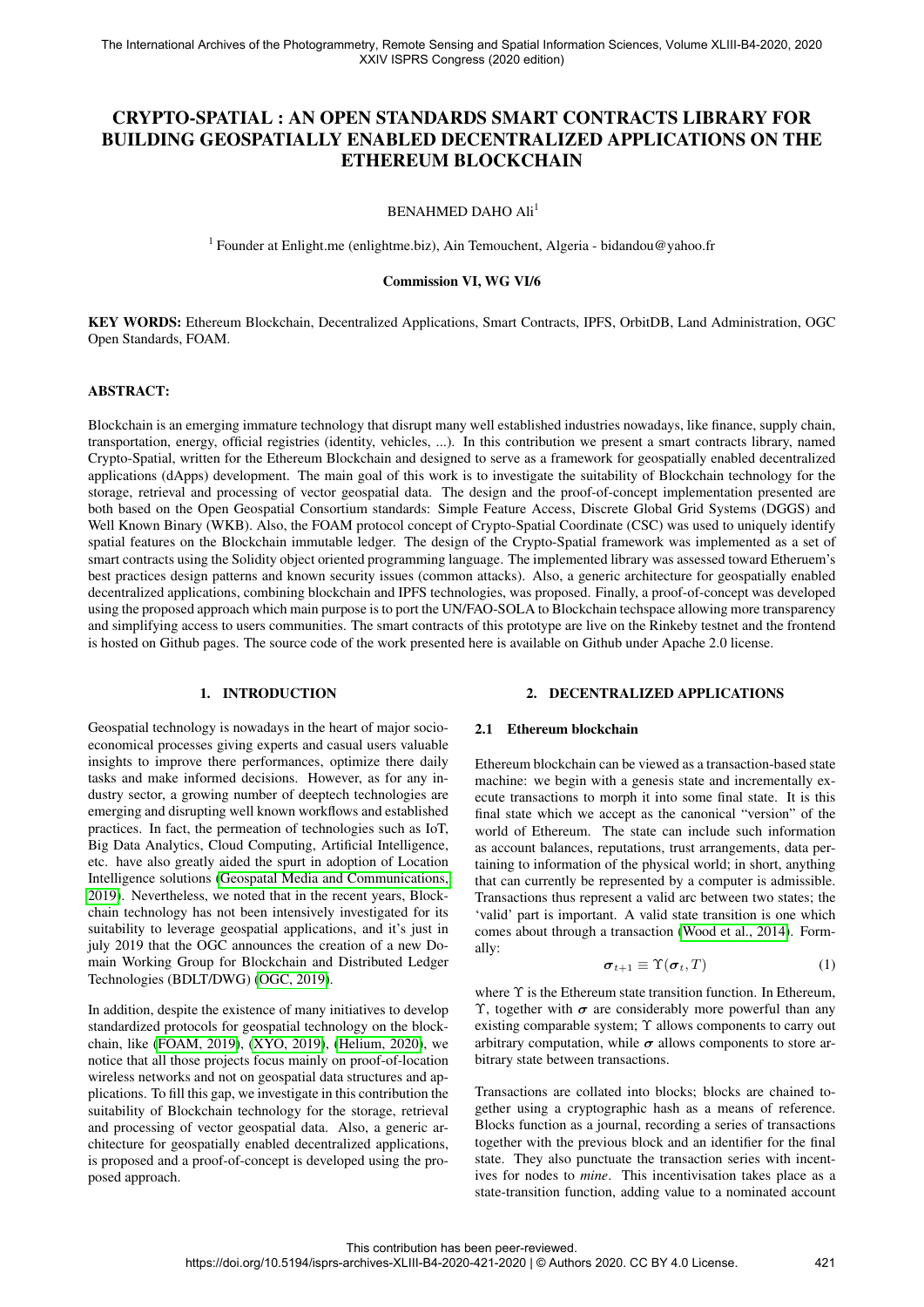[\(Wood et al., 2014\)](#page-5-5). Formally, we expand to:

$$
\boldsymbol{\sigma}_{t+1} \equiv \Pi(\boldsymbol{\sigma}_t, B) \tag{2}
$$

$$
B \equiv (\dots, (T_0, T_1, \dots), \dots) \tag{3}
$$

$$
\Pi(\boldsymbol{\sigma},B) \equiv \Omega(B,\Upsilon(\Upsilon(\boldsymbol{\sigma},T_0),T_1)...)
$$
 (4)

Where  $\Omega$  is the block-finalization state transition function; [B](#page-0-0) is this block, which includes a series of transactions amongst some other components; and [Π](#page-0-0) is the block-level statetransition function.

This is the basis of the blockchain paradigm, a model that forms the backbone of not only Ethereum, but all decentralized consensus-based transaction systems to date.

In term of implementation, there are many choices of blockchains: over 200 Bitcoin variants, Ethereum and other permissioned blockchains. To meaningfully compare them, [\(Dinh et](#page-5-6) [al., 2017\)](#page-5-6) identified four abstraction layers found in all of these systems. (1) The consensus layer contains protocols via which a block is considered appended to the blockchain. (2) The data layer which contains the structure, content and operations on the blockchain data. (3) The execution layer includes details of the runtime environment support blockchain operations. Finally, (4) the application layer which includes classes of blockchain applications.

The Crypto-Spatial framework, described in this contribution, is designed for the Ethereum Blockchain and propose a set of smart contracts for the execution layer and a cheap geometry storage solution on IPFS for the application layer.

### 2.2 IPFS and OrbitDB

IPFS is a distributed file system which synthesizes successful ideas from many peer-to-peer systems, including DHTs, Bit-Torrent, Git, and SFS. The contribution of IPFS is simplifying, evolving, and connecting proven techniques into a single cohesive system, greater than the sum of its parts. IPFS presents a new platform for writing and deploying applications, and a new system for distributing and versioning large data. IPFS could even evolve the web itself. IPFS is peer-to-peer; no nodes are privileged. IPFS nodes store IPFS objects in local storage. Nodes connect to each other and transfer objects. These objects represent files and other data structures [\(Benet, 2014\)](#page-5-7).

OrbitDB. It is a distributed, peer-to-peer database that is built on top of IPFS. OrbitDB supports various kinds of databases including key-value and log databases. This makes OrbitDB an excellent choice for the decentralized prototype [\(OrbitDB,](#page-5-8) [2020\)](#page-5-8).

In the solution we present in this contribution, the geometry of spatial features are stored in an OrbitDB IPFS database as OGC Well Known Binary objects for simple parsing and visualization. The databases also have listeners implemented that triggers when the databases are replicating. Thereafter, the listeners trigger the user interface to update. This ensures that the users will always have the most recent geometry available.

### 2.3 Decentralized applications development

Developing applications for the Blockchain is very similar to developing applications with traditional web technologies with some key differences. In fact knowing if an application need blockchain technology is as important as knowing blockchain technology itself. To do that a developer must asses its needs using the following key questions :

- 1. Is the system defining digital relationships? if yes, Blockchain is suitable for this system.
- 2. Should data be dynamic and auditable? if yes, Blockchain is suitable.
- 3. Should data be managed by a central authority? if yes, Blockchain is not suitable in this case.
- 4. Is the speed of the network important? if yes, Blockchain is also not suitable here.

The figure [1](#page-1-0) illustrate the development workflow for an Ethereum Blockchain decentralized application.

<span id="page-1-0"></span>

Figure 1. Blockchain development workflow

The proces start by creating an account using a wallet manager like Metamask [\(Metamask, 2020\)](#page-5-9) or Uport [\(UPort, 2020\)](#page-5-10) and fund it using a dedicated faucet for the selected testnet (Rinkeby, Ropsten, ...). If we develop locally we can just use ganache-cli [\(Truffle, 2020\)](#page-5-11).

As we start to develop our decentralized application we can use one of the ethereum smart contracts development tools like [\(Truffle, 2020\)](#page-5-11). Those tools allow us to compile, test and deploy our smart contracts on the testnet we select to use for our testing campaign before the ultimate deployment on the Ethereum mainnet which require real Ether (cryptocurreny of Ethereum).

For the frontend, we will need a web3 library corresponding to the programming language we use. Nevertheless, in general in the Etheruem world the ReactJS [\(ReactJS, 2020\)](#page-5-12) framework is used to develop the User Interface (UI) with the web3.js [\(Web3.js, 2020\)](#page-5-13) library.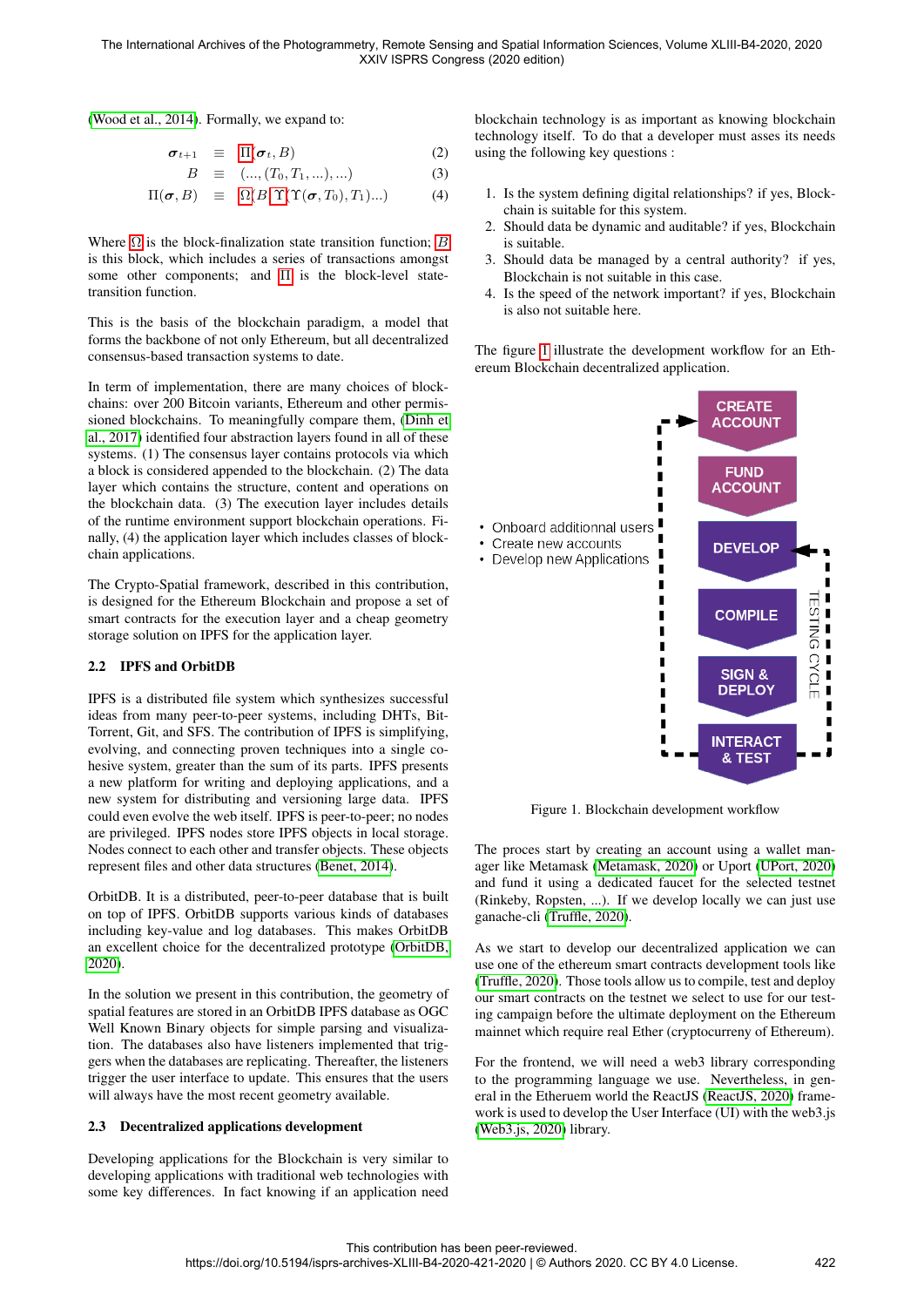# 3. THE CRYPTO-SPATIAL FRAMEWORK

The Crypto-Spatial Framework is a set of smart contracts written in Solidity (object oriented programming language for Ethereum) and serves as base classes that can be specialized and customized to meet business needs. The architecture of the Crypto-Spatial smart contracts is inspired from the OGC Simple Features specifications [\(Herring et al., 2011\)](#page-5-14).

To uniquely identify spatial features on the Blockchain distributed ledger, the FOAM space concept of CryptoSpatial Coordinate (CSC) is used [\(Foamspace Corp, 2018\)](#page-5-15). Nevertheless, some modifications was implemented to explore the alternatives suggested by [\(Gobe, Lathouwer, 2018\)](#page-5-16) as the use of the H3 javascript library [\(H3, 2020\)](#page-5-17), with an average Hexagon Edge Length of 0.5 km (resolution 15), which it is a partially conforming implementation of the Geodesic Discrete Global Grid Systems OGC standard [\(Purss et al., 2016\)](#page-5-18).

#### 3.1 Framework Design

The Crypto-Spatial smart contracts library, illustrated in the following class diagram, is designed and implemented using inheritance and interfaces to simplify its resusability.



Figure 2. Crypto-Spatial Library Class Diagram

With this approach the developer should be able to :

- 1. inherit/use the Solidity components to build his custom contracts and develop more complex geospatial decentralized system.
- 2. use a deployed Crypto-Spatial smart contracts and libraries that suit his business needs from an ENS (ens.domains) resolvable Ethereum addresses.
- 3. integrate/download the solidity reusable components (contacts) from npmjs.com and/or ethpm.com as a standalone packages or included in a widely accepted library, like openZeppelin [\(OpenZeppelin, 2020\)](#page-5-19)
- 4. visualize on a map all the geospatial features stored on the permanently deployed registry (as features index) to administer the features belonging to his registries.
- 5. access a fully featured dashboard displaying all useful informations about the permanently deployed features registries (the features index)

3.1.1 CSFeature The library design, inspired from OGC Simple Features, comprises a base abstract CSFeature smart contract to represent any type of spatial features. This smart contract is specialized to handle Points, Curves and Surfaces with the CSPoint, CSCurve and the CSSurface smart contracts respectively.

The CSFeature smart contract includes all necessary state variables, modifiers, events and functions to store and manipulate spatial features. Main members are :

bytes32 csc: the Crypto-Spatial Coordinate, which is the Keccak-256 hash of the DGGS index of the spatial feature and the owner address.

bytes32 wkbHash: the Well Known Binary Hash.

bytes15 dggsIndex: the Disrcete Global Geodetic System index.

uint h3Resolution: the H3 resolution used by the registry. enum CSGeometryType: the geometry type (Point, Curve, Surface).

constructor: the constructor that initiate all state variables. function getGeometryType: getter for geometry type.

function getFeatureCSC: getter for CSC.

function getFeatureDGGSIndex: getter for DGGS Index. function fetchFeature: fetch all the state variables of the spatial feature.

function setWkbHash: setter for wkbHash.

function kill: to permanently remove the spatial feature from the blockchain ledger.

3.1.2 CSFeatureRegistry The second important abstract smart contract of the Crypto-Spatial core library design is the CSFeatureRegistry which serves as the spatial features collection. The CSFeatureRegistry smart contract includes all necessary state variables, modifiers, events and functions to store and manipulate spatial features. The main members of this smart contract are :

uint h3Resolution: the H3 resolution of the spatial feature registry (from 1 to 15) see [.....].

string name: the displayed name.

string srs: the Spatial Reference System code (EPSG or equivalent).

uint256 featuresCount: the Counter of the added features.

mapping features: an addresses mapping to handle the spatial features added to the registry.

mapping addedIndexes: a boolean mapping to keep trace of added indexes.

mapping indexOwner: a mapping to keep trace of DGGS indexes owners.

constructor: the constructor that initiate all state variables.

function addFeature: a modifier that must be called by the addFeature function of inherited smart contracts.

function getFeatureCount: getter of the featureCount.

function getFeature: getter for a designated spatial feature.

function dggsIndexExist: to confirm if an Index exist in the registry.

function dggsIndexOwner: returns the owner of a designated feature.

function removeFeature: permanently remove the spatial feature from the registry and the blockchain ledger.

#### 3.2 Solidity Implementation

To demonstrate the suitability of the previous design, all the smart contracts library components has been implemented in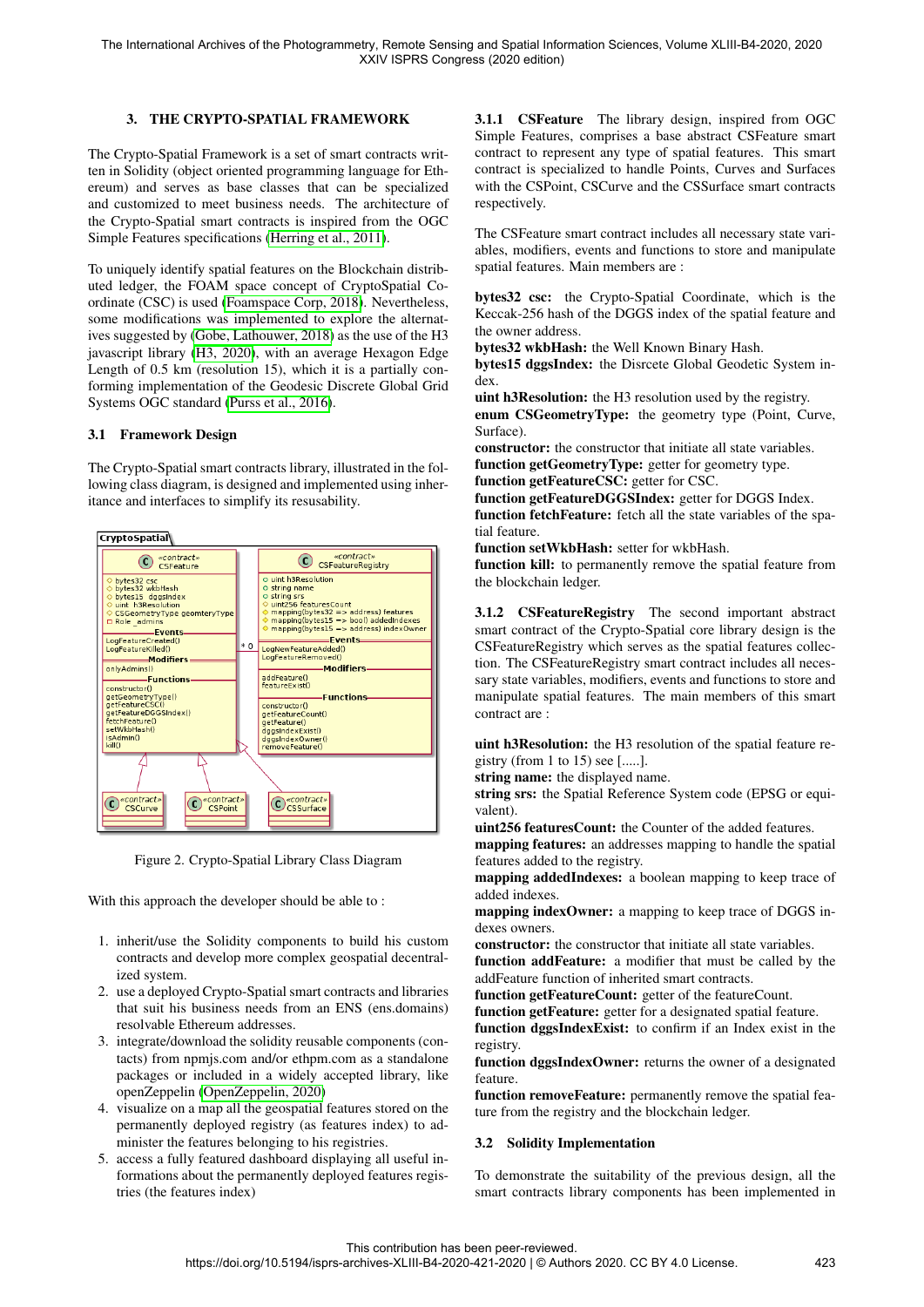Solidity using the Truffle Suite [\(Truffle, 2020\)](#page-5-11). Hereafter, a code snipet of the addFeature modifier demonstrating the ability to reuse business logic on the Etheruem smart contracts :

```
modifier
addFeature(bytes15 dggsIndex,
  bytes32 wkbHash,
   address _sender) {
  require(!paused(), "Contract is paused");
  require(dggsIndex.length != 0, "Empty dggsIndex");
  require(addedIndexes[dggsIndex] == false,
   "DGSS Index already exist");
  require(wkbHash.length != 0, "Empty wkbHash");
```
\_;

```
addedIndexes[dggsIndex] = true;
  indexOwner[dggsIndex] = _sender;
  bytes32 csc = CSGeometryLib.computeCSCIndex(
   _sender, dggsIndex);
  emit LogNewFeatureAdded(name, csc, dggsIndex,
   wkbHash, _sender);
  featuresCount = featuresCount.add(1);
}
```
The complete implementation of the Crypto-Spatial framework can be found in the project github repository [\(BENAHMED](#page-5-20) [DAHO Ali, 2020a\)](#page-5-20).

### 3.3 Security issues and design patterns

3.3.1 Security issues mitigation In this section we synthesize the security vulnerabilities of Ethereum smart contracts and the vulnerabilities that can be (actually, most of them have been) exploited to carry on attacks. To avoid these common attacks a set of counter-measures have been implemented and some of them are described below.

Arithmetic Over/Under Flows To mitigate under/overflow vulnerabilities we use the openZeppelin 'SafeMath' mathematical library.

Reentrancy To mitigate the reentrancy vulnerability we place any code that performs external calls after the logic updating state variables.

Also, to avoid security vulnerabilities, the Crypto-Spatial smart contracts libray have been audited using common Ethereum security tools, formally : MythX/Mythril [\(MythX, 2020\)](#page-5-21) and Slither [\(Slither analyzer, 2020\)](#page-5-22). All the detected vulnerabilities have been fixed.

3.3.2 Design patterns As smart contracts are special immutable code executing on the Ethereum blockchain, a number of design patterns has to be applied to guarantee they are correctly prepared for all situations. This include checking the inputs as early as possible in the function body and throws an exception if the condition is not met, and restricting access to the smart contract functions that change the states using the [\(Open-](#page-5-19)[Zeppelin, 2020\)](#page-5-19) libraries 'Ownable' and 'Roles' .

## 4. DECENTRALIZED APPLICATIONS

Knowing that smart contracts takes only in charge the immutable part of the business logic of an application, it is also necessary to implement a frontend application to interact with the final user, set/get state variables and make calls to smart contracts functions. In the Ethereum techspace, this is generally done using ReactJS with the web3.js javascript library. To build a geospatially enabled decentralized application (Geod-App), integrating webmapping components with web3 enabled User Interface (UI) is necessary.

### 4.1 Geospatial dApps Architecture

To build Geospatially enabled dApps for the Ethereum blockchain the following 3-tiers architecture is recommended:

- 1. The smart contracts written in Solidity.
- 2. The IPFS/OrbitDB Storage.
- 3. The frontend web application (built with ReactJS or others).

The generic interaction between the previous components of a GeodApp can be described by the sequence diagram on figure [3.](#page-3-0)

<span id="page-3-0"></span>

Figure 3. Geospatial dApps sequence Diagram

The choice to store the geometries of the spatial features on the IPFS (OrbitDB) is justified by the gas cost of the storage on the Ethereum Blockchain. It is cheaper to store the Well Known Binary (WKB) hash on the Blockchain and the WKB of the spatial feature geometry on OrbitDB/IPFS.

### 4.2 Decentralized land administration (DeLA)

As a proof-of-concept for the proposed architecture for a Geospatial Decentralized Application (GeodApp), we built DeLA (Decentralized Land Administration) which main objective is to implement on the Ethereum blockchain all the features of the the open source SOLA-FAO (Solutions for Open Land Administration) [\(FAO, 2017\)](#page-5-23) which is a J2EE implementation that has many uses cases in Africa and Asia. Using SOLA allows us to incorporate international best practice and standards, namely the ISO 19152:2012 standard - Geographic information — Land Administration Domain Model (LADM)) [\(Van Oost](#page-5-24)[erom et al., 2013\)](#page-5-24).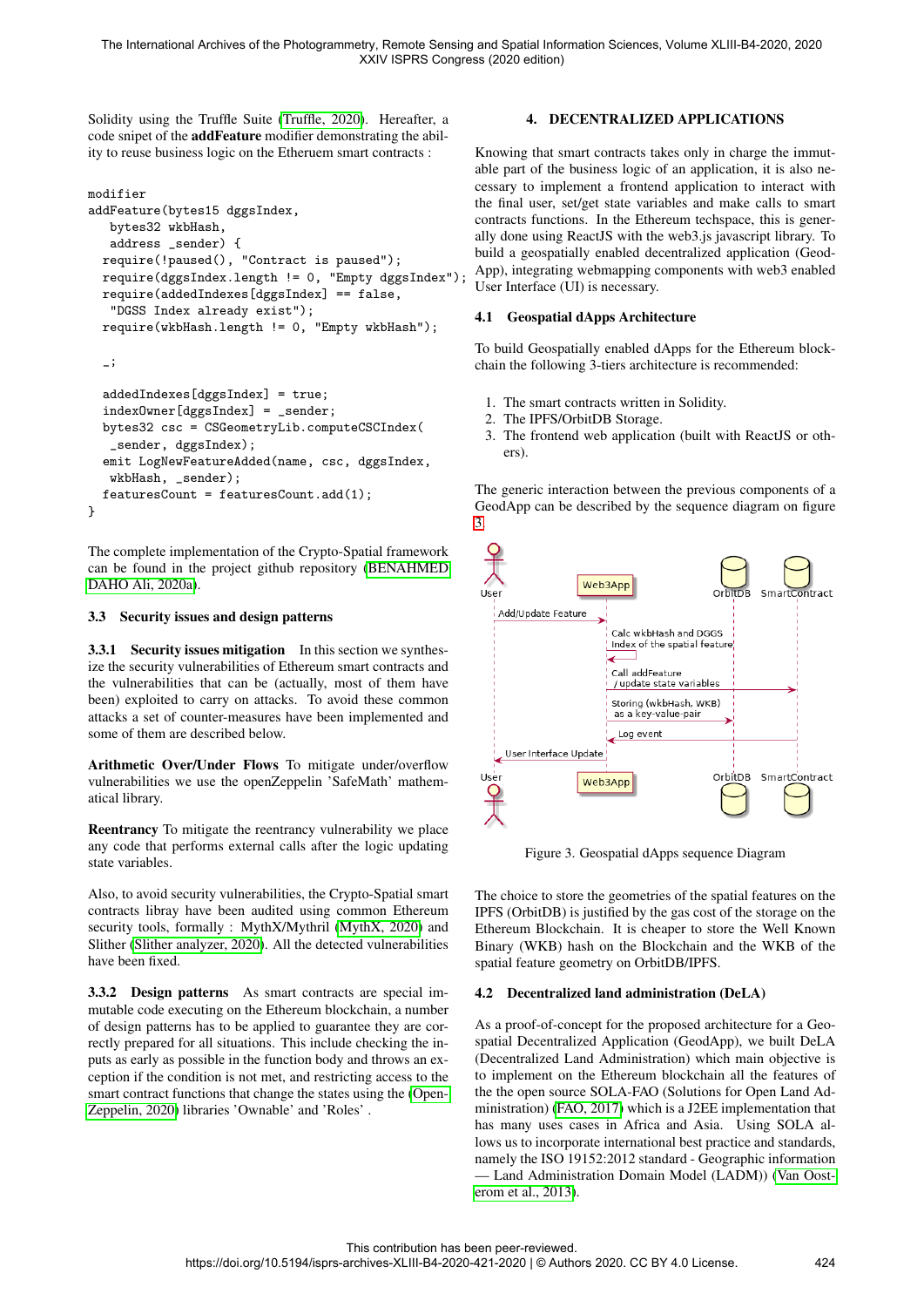One of the major goals for porting this land registry solution to the Etherum blockchain is the ability to use it as a crowd sourcing land registry platform [\(Seufert, 2013\)](#page-5-25) to collect tenure relationships and as a tool for communities to assess and clarify their tenure regimes so to protect the individual and collective rights of their members.

The source code of this GeodApp is available on [\(BENAHMED](#page-5-26) [DAHO Ali, 2020b\)](#page-5-26) and a working version, deployed on the Rinkeby testnet, is live on [\(BENAHMED DAHO Ali, 2020c\)](#page-5-27).

The class diagram on figure [4](#page-4-0) illustrate the inheritance mechanism used to easily implement specific business logic with solidity smart contracts.

<span id="page-4-0"></span>

Figure 4. DeLA class Diagram

To illustrate the ability to reuse business logic on the Etheruem smart contracts, hereafter a code snipet of the claimParcel function reusing the CSFeature addFeature modifier.

```
function
claimParcel(bytes15 dggsIndex,
bytes32 wkbHash,
string memory extAddr,
string memory label,
uint area,
string memory landUseCode,
LAParcel.CadastralTypeCode cadastralType)
      public
      addFeature(dggsIndex, wkbHash, msg.sender)
      returns (bytes32) {
      ...
    return csc;
  }
```
# 5. BLOCKCHAIN BUSINESS MODELS

The adoption of the proof-of-concept described in this contribution can open many business opportunities as those described bellow and inspired from [\(Nitish Singh, 2018\)](#page-5-28).

## 5.1 Developement plateform

The main goal of Crypto-Spatial is to deliver a framework of geospatially enabled smart contracts and libraries for secure GeodApps development. It will provide implementations of standards like OGC Simple Features Access, OGC Discrete Global Grid Systems, ISO 19107 Geographic information - Spatial schema [\(ISO, 2008\)](#page-5-29) and the FOAM protocol.

The smart contracts and libraries can be deployed, as-is or extended to suit business needs, as well as Solidity components to build custom contracts and more complex decentralized systems.

After reaching certain maturity, this framework can be submitted as a candidate to OpenZeppelin, or as an EIP (Ethereum Improvement Proposal) for standardization by the community.

### 5.2 Blockchain as a service (BaaS)

To fully operate the DeLA platform, a set of permanently deployed components are required. In addition to the geospatially enabled smart contracts and libraries deployed on the Etheruem network (test in the development phase and mainnet after) the platform will require :

- 1. a mapping server with its geospatial database to store the spatial features (The Feature Index). The final platform can be implemented using PostgreSQL database, PostGIS middleware and Geoserver webmapping server.
- 2. a frontend web server to store and publish the platform Dashboard Application.
- 3. (optionally) a backend web server to manage business logic tasks, mainly the smart contracts events handling needed to catch the ledger recorded spatial features and populate the Features Index (database)

The components 1 and 3 are by design a shared services that can be easily monetized for further integration in custom blockchain geospatially enabled applications, without the need to redeploy them.

# 5.3 Blockchain based Software products

The DeLA (Decentralized Land Administration) platform presented in this contribution is the first built prototype of a GeodApp.

This prototype will serve as a fully operational demonstration of the proposed approach and could therefore be used in a variety of tastes, including :

- 1. Permissionless/Permissioned application for governmental agencies responsible for land administration and lacking critical resources to undertake there missions as described in [\(McKay et al., 2016\)](#page-5-30)
- 2. An open data crowd sourcing platform, like OpenStreet-Map, delivering useful land parcel informations where no authoritative or commercial data are available.
- 3. A building block for specific business case GeodApps using land information like Real estate, Investments valuation, Social responsibility, Environmental protection, Disaster management...